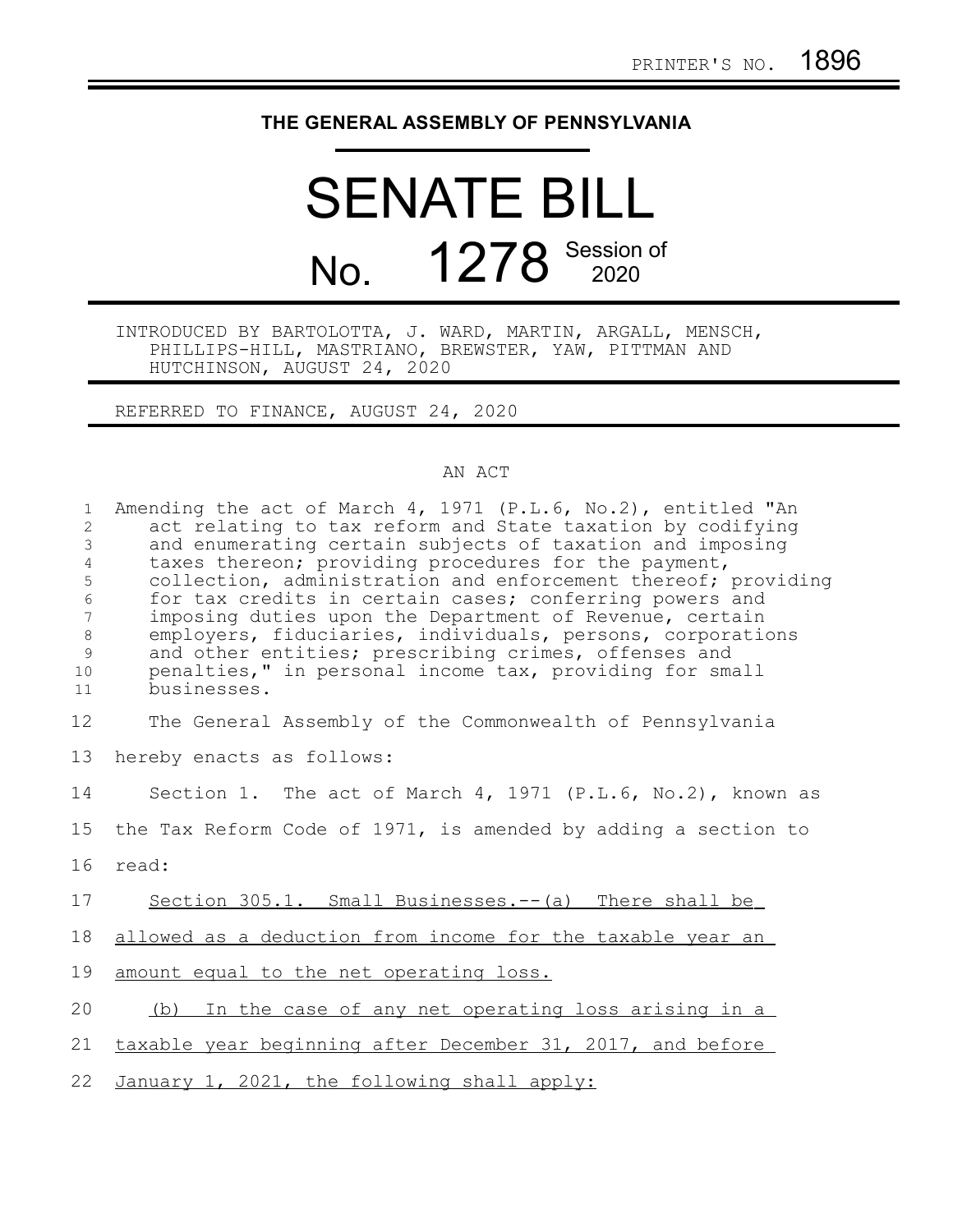(1) The loss shall be a net operating loss carryback to each of the five taxable years preceding the taxable year of such loss. (2) Any unused amounts shall be carrying forward to each succeeding taxable year. (c) The entire amount of the net operating loss for any taxable year shall be carried to the earliest of the taxable years to which, by reason of subsection (b), the loss may be carried. The portion of the loss which shall be carried to each of the other taxable years shall be the excess, if any, of the amount of the loss over the sum of the taxable income for each of the prior taxable years to which the loss may be carried. A net loss for a taxable year may only be carried over from 2020 and thereafter for twenty taxable years. The following shall apply: (1) The portion of the loss which shall be carried to each of the other taxable years shall be the excess, if any, of the amount of the loss over the sum of the taxable income for each of the prior taxable years to which the loss may be carried. (2) Upon the cessation of operation of a small business, any carryover loss may be carried forward by the taxpayer against subsequent taxable income for twenty taxable years. (d) The amount deductible on account of losses from sales or exchanges of assets used in a trade or business shall not exceed the amount includable on account of gains from sales or exchanges of assets used in trade or business. (e) The deductions allowable by this subsection which are not attributable to a taxpayer's trade or business shall be allowed only to the extent of the amount of the income not derived from the trade or business. For purposes of this 1 2 3 4 5 6 7 8 9 10 11 12 13 14 15 16 17 18 19 20 21 22 23 24 25 26 27 28 29 30

20200SB1278PN1896 - 2 -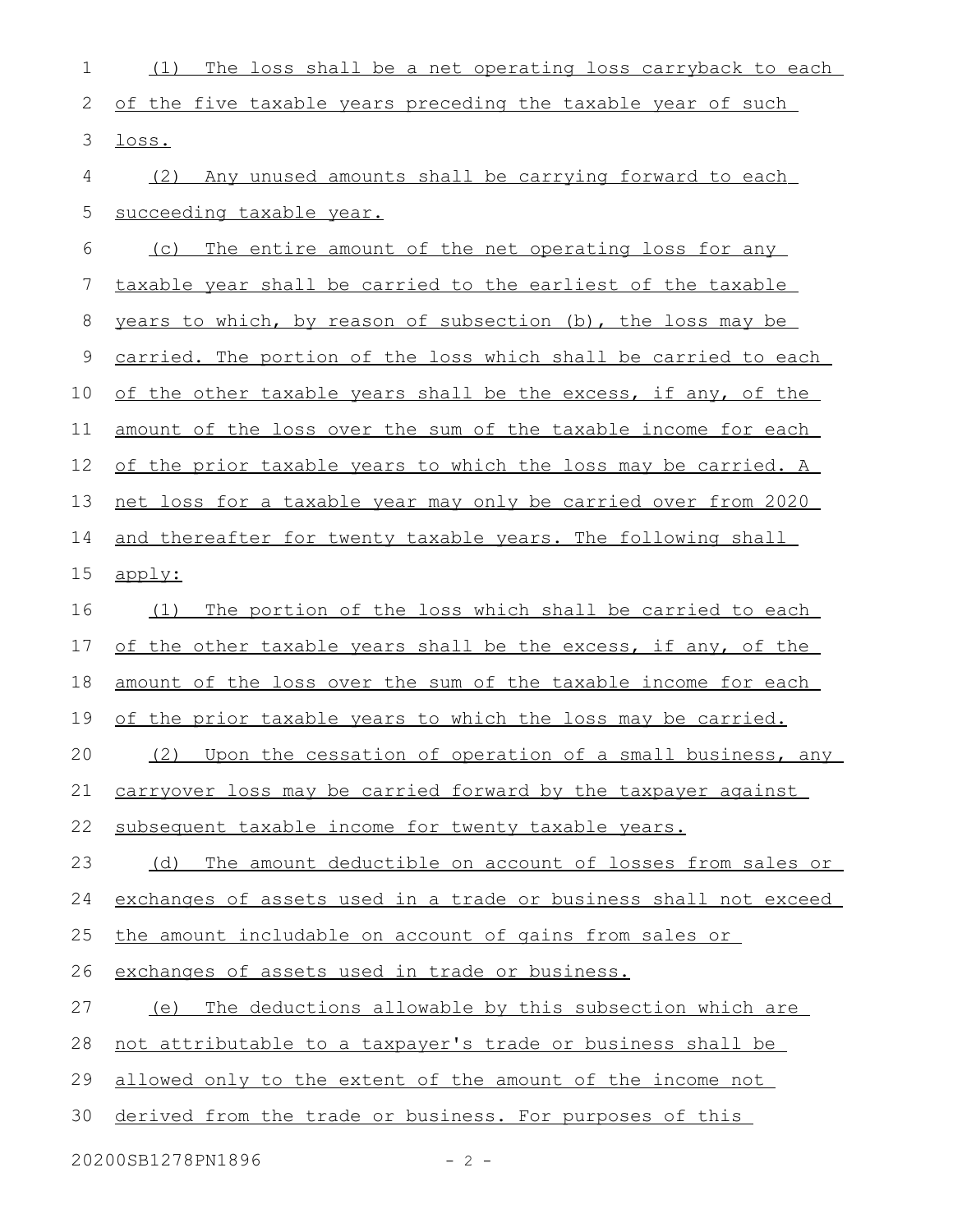subsection any gain or loss from the sale or other 1

 disposition of: 2

(1) property, used in the trade or business, of a character which is subject to the allowance for depreciation provided in section 167 of the Internal Revenue Code of 1986; or (2) real property, used in the trade or business, shall be treated as attributable to the trade or business. (f) As used in this section, the following words and phrases shall have the meanings given to them in this subsection unless the context clearly indicates otherwise: "Net gain" means the sum of the gain for such year from each class of compensation, net profits, gains, dividends, interest or income enumerated under section 303. " Net loss" means the sum of the loss for such year from each class of compensation, net profits, gains, dividends, interest or income enumerated under this section. " Net operating loss" means the excess of the sum of the net loss over the sum of the net gain for such year. " Net operating loss carryback" means a net operating loss that applies to a prior year's tax return. " Net operating loss carryover" means the net operating loss properly reported on an original or amended tax return that applies the current year's net operating loss to future years' net income. "Small business" means an interest in an operating trade or business entity, the principal purpose of which is not the management of investments or income producing assets owned by the entity which has employed an average of less than fifty full-time equivalent employes, or a net book value of assets totaling less than five million dollars (\$5,000,000) as of 3 4 5 6 7 8 9 10 11 12 13 14 15 16 17 18 19 20 21 22 23 24 25 26 27 28 29 30

20200SB1278PN1896 - 3 -